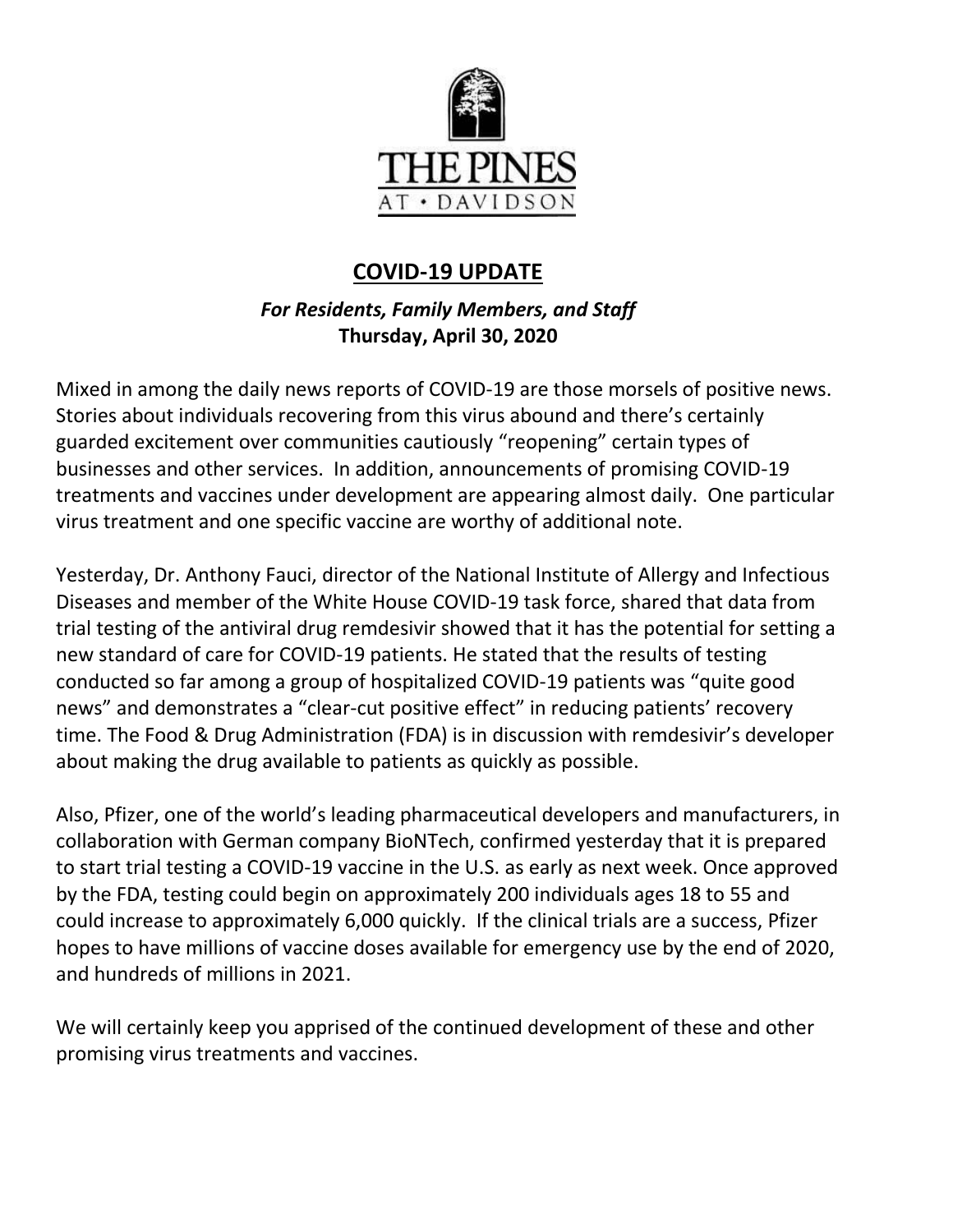# **HELPFUL INFORMATION AND ANNOUNCEMENTS**

#### **Artistry Florals**

A local flower shop, Artistry Florals, is now open and can provide arrangements for any kind of celebration, including Mother's Day. The store's telephone number is 704-892- 9010.

### **Colorful Gardens**

Naming each a "Flower of Happiness," future resident Rick Dynesius sends along these photos. Thank you for sharing these beautiful images!





#### **Internet Speed**

Some residents report difficulty with their Zoom video calls or other interactive computer applications. Delays or buffering may be due a resident's particular internet plan. The Pines' basic internet plan offers a speed that works well for e-mail and casual web browsing, but may not work as well for products such as Zoom. At very reasonable rates, Continuum can provide you higher speed internet. Please call Continuum's Customer Support Line at 704-660-3840 if you are interested in upgrading your internet speed. Be sure to let them know you are a resident of The Pines.

#### **Telephone Issues**

Recently, The Pines has been having some intermittent trouble with phone lines and has been speaking with Continuum regarding these issues. If you have any difficulty reaching Health Care or Assisted Living when dialing their four-digit extension, please instead, use their 10-digit number. For example, for Health Care, dial 704-896-1463.

#### **Newspapers**

Starting tomorrow, Friday, May 1<sup>st</sup>, newspapers will be delivered directly by the carrier to cottages and to villa lobbies. A list will be left in the lobby of each villa, noting who receives which newspaper. Newspapers for the apartment building will continue to be delivered by Pines staff.